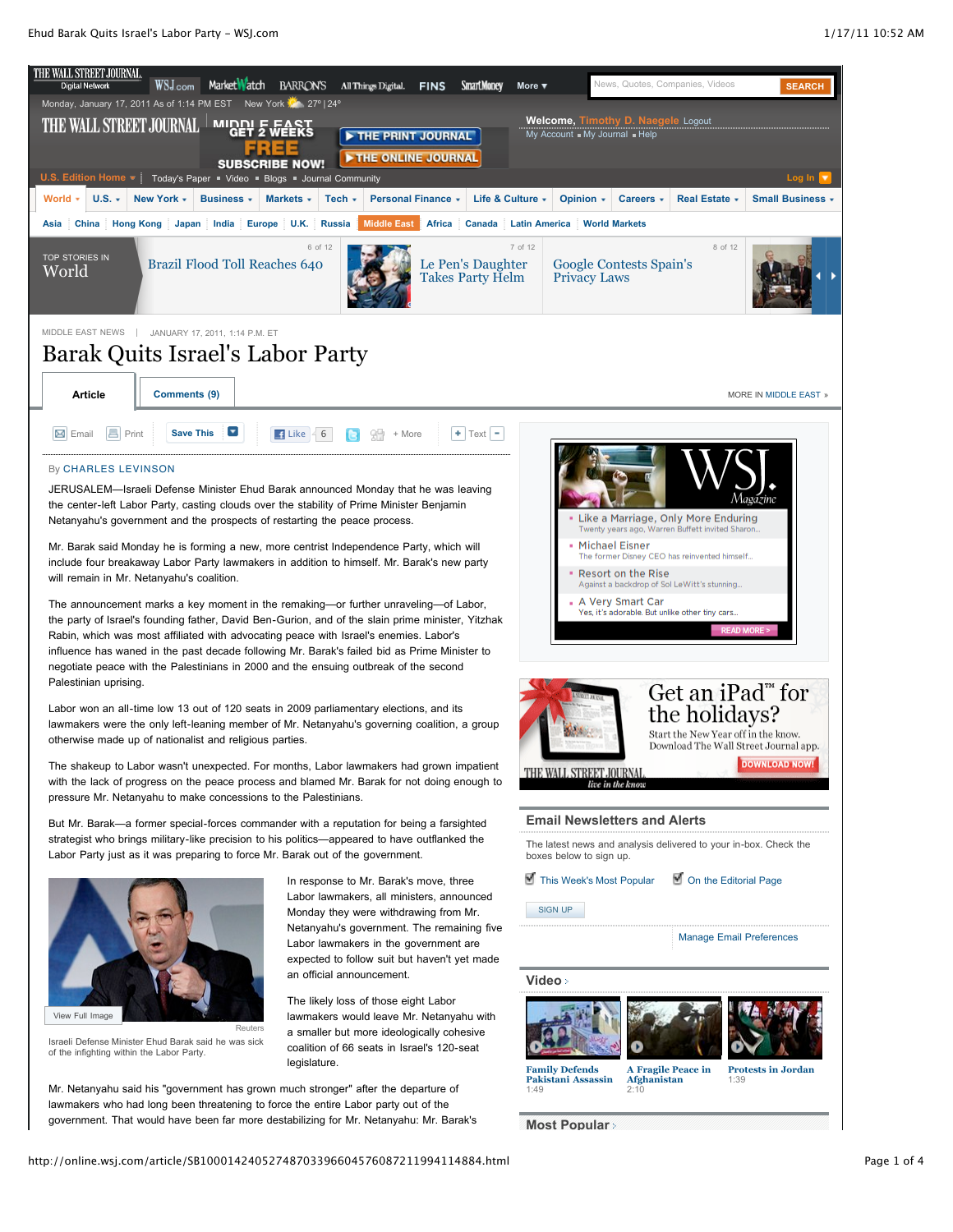presence and authority as military leader representing the center left appears to be a top political priority for Mr. Netanyahu.

Mr. Netanyahu said the public dissent from within his coalition by the departing Labor lawmakers had given the Palestinians false hope that if they avoided peace negotiations, Mr. Netanyahu's government might fall.

"The whole world knows, and the Palestinians know, that this government will be around for the next few years and that it is with this government that they should negotiate for peace," Mr. Netanyahu said after Mr. Barak's announcement.

In his announcement Monday morning, Mr. Barak cited "endless fighting within the party" especially from a large faction of lawmakers that was uncomfortable with his ongoing alliance with Mr. Netanyahu and other rightist parties.

In recent months, the infighting and paralysis within the Labor Party had become so bad, one party official said, that Mr. Barak was even blocked from approving cosmetic changes to the party's Web site.

Some analysts and party officials said Mr. Barak's move and the departure of the Labor party signaled that parties had already begun positioning themselves for new elections in Israel, which in itself would have a destabilizing impact on Mr. Netanyahu's government.

Tzippi Livni, leader of the opposition centrist Kadima Party, seized on Mr. Barak's move to stake her claim as the sole remaining opposition leader in Israel. She had competed with Mr. Barak for votes from the center-left in 2009, but by abandoning Labor, Mr. Barak had cast his lot firmly with Mr. Netanyahu, she said.

"The Netanyahu government is a narrow government crumbling from the inside," she said.

**Write to** Charles Levinson at [charles.levinson@wsj.com](mailto:charles.levinson@wsj.com)

|                                                                                                                                                          | <b>MORE IN MIDDLE EAST *</b>              |
|----------------------------------------------------------------------------------------------------------------------------------------------------------|-------------------------------------------|
| 陆<br>昌<br>Printer Friendly<br>M Email<br>Order Reprints                                                                                                  |                                           |
| F<br>in.<br>รง<br>☺<br>Share:                                                                                                                            |                                           |
| <b>D</b> Like<br>F 6 people like this. Be the first of your friends.                                                                                     |                                           |
| <b>SPONSORED LINKS</b>                                                                                                                                   |                                           |
| <b>BlackBerry® Smartphones</b><br>Find More, Know More, Do More. BlackBerry Pulls It All Together.<br>BlackBerry.com                                     |                                           |
| <b>Refinance Rates at 3.25%</b><br>\$150,000 at \$609/month. Get 4 Free Quotes. No SSN Rgd. Save Here!<br>RefinanceRates.SmartQuote.com                  |                                           |
| <b>Affordable Refinance Rate</b><br>\$200K mortgage for \$857/mo? No SSN needed. Request secure & free quote<br>Refinance GuideToLenders.com             |                                           |
| <b>Add a Comment</b><br>We welcome your thoughtful comments. Please comply with our <b>Community</b><br>rules. All comments will display your real name. | <b>JOURNAL COMMUNITY</b>                  |
| Track replies to my comment                                                                                                                              |                                           |
| Share articles and post your comments<br><b>CLEAR</b><br><b>POST</b><br>on Facebook   What's this?                                                       | Go to Comments tab<br>Login with Facebook |

| <b>Related Stories</b>                                                  | <b>Related Videos</b>                                      |                                                  |
|-------------------------------------------------------------------------|------------------------------------------------------------|--------------------------------------------------|
| <b>Moment of Hope, Unity for Tunisia</b><br>Yesterday 02:16 P.M.        |                                                            | 1/17/2011<br><b>O</b> Thousands of               |
| <b>Hezbollah Defends Bringing Down</b><br>Lebanon Government 14 hrs ago | <b>Protesters Take to the</b><br><b>Streets of Tunisia</b> |                                                  |
| <b>Lebanon Crisis Restores Sway for Syria</b><br>1/15/2011              |                                                            | 23 hrs ago<br>$\Theta$ <b>Regional stability</b> |

| Read | Commented Searches<br><b>Emailed</b><br>Video |  |
|------|-----------------------------------------------|--|
| 1.   | Hu Stresses U.S. Ties, Questions Dollar       |  |
| 2.   | Why Chinese Mothers Are Superior              |  |
|      | 3. Apple CEO Jobs to Take Medical Leave       |  |
|      | 4. Why Apple's Best Days May Be Over          |  |
|      | Opinion: Lenore Skenazy: Eek! A Male!         |  |

[Most Read Articles Feed](http://online.wsj.com/rss?mod=fpp_rss)

| <b>Latest Tweets</b>                                                                                                       | Follow <b>E</b> |
|----------------------------------------------------------------------------------------------------------------------------|-----------------|
| "Goldman Limits Facebook Deal http://on.wsj.com/eSYfkO"<br>Moments ago from <b>WSJEuropeBiz (WSJ Europe Business)</b>      |                 |
| "Glaxo Hit by \$3.5 Billion Charge http://on.wsj.com/eJjnNe"<br>Moments ago from <b>WSJEuropeBiz (WSJ Europe Business)</b> |                 |
| "Tesco Protests Over Asda "Price Guarantee"<br>http://on.wsj.com/q50FKq"                                                   |                 |

*1 hrs ago from [WSJUK \(WSJ U.K.\)](http://twitter.com/WSJUK)*

"Glaxo Hit by \$3.5 Billion Charge <http://on.wsj.com/dUIPuj>" *1 hrs ago from [WSJUK \(WSJ U.K.\)](http://twitter.com/WSJUK)*

"Richemont's Asian Sales Soar <http://on.wsj.com/fn0Pbk>" *2 hrs 6 min ago from [WSJAsiaBiz \(WSJ Asia Business\)](http://twitter.com/WSJAsiaBiz)*

| Giffords Upgraded to Serious Condition       |
|----------------------------------------------|
| Hu Stresses U.S. Ties, Questions Dollar      |
| Sargent Shriver Hospitalized in D.C.         |
| New Call Not to Raise Debt Cap               |
| Boehner Addresses Debt-Limit Debate          |
| Time Warner-Sinclair Deal Avoids TV Blackout |
| Priebus Ousts Steele as RNC Chairman         |
| Zsa Zsa Gabor Recovering After Leg Amputated |
| U.S. Banks Loosen Purse Strings              |
| Unions Mobilize Against Curbs                |
|                                              |

Headlines